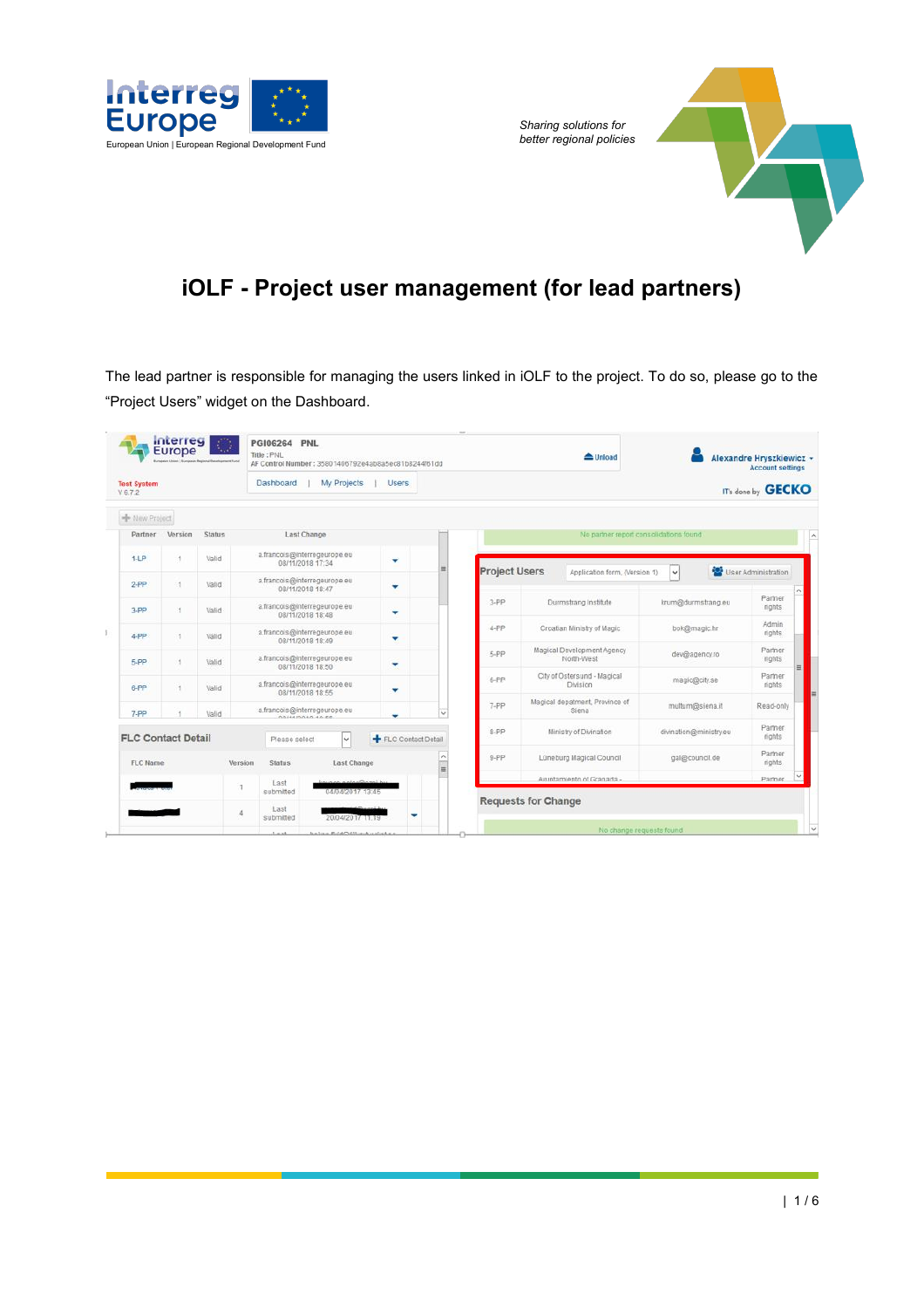

| <b>Project Users</b> |                                                      | Application form, (Version 1) | $\checkmark$            | User Administration |              |
|----------------------|------------------------------------------------------|-------------------------------|-------------------------|---------------------|--------------|
| $1-LP$               | University of Beauxbatons                            |                               | altagene@beauxbatons.eu | Admin<br>rights     |              |
| $2-PP$               | Hogwarts Institute for Culture,<br>Sport and Tourism |                               | albus@hogwarts.eu       | Partner<br>rights   |              |
| $3-PP$               | Durmstrang Institute                                 |                               | krum@durmstrang.eu      | Partner<br>rights   | $\equiv$     |
| $4-PP$               | Croatian Ministry of Magic                           |                               | bok@magic.hr            | Read-only           |              |
| 5-PP                 | Magical Development Agency<br>North-West             |                               | dev@agency.ro           | Partner<br>rights   |              |
| 6-PP                 | City of Östersund - Magical<br><b>Division</b>       |                               | magic@city.se           | Partner<br>rights   |              |
| 7-PP                 | Magical depatment, Province of<br>Siena              |                               | multum@siena.it         | Read-only           |              |
| 8-PP                 | Ministry of Divination                               |                               | divination@ministry.eu  | Partner             | $\checkmark$ |

In the widget, you can see the users involved in the project, their partner institution and the role in the project (LP (lead partner), PP (project partner), AP (advisory partner); as well as the rights given to this user:

- Admin(istration) rights: given per default to the user that created the application form in iOLF. It shall be given to all the persons from the lead partner organisation that are involved in reporting. User with admin rights can edit the joint progress report (and the application form if applicable); and read most of the other parts of the project, as well as edit the User Administration.
- Partner (write) rights: Shall be given to all persons from partners and advisory partners in the project that are involved in reporting. Users with partner write rights have a restricted access, i.e. they can edit only the sections for which the partner institution is concerned (mainly partner report).
- Read-only: Users with read-only can view the sections for which the partner institution is concerned partner, but they cannot modify the data.

There is also a special label:

Waiting for activation: The user was invited to the system, but (s)he did not yet click on the activation link in the email. If the user did not activate his account after two weeks, it will be automatically removed.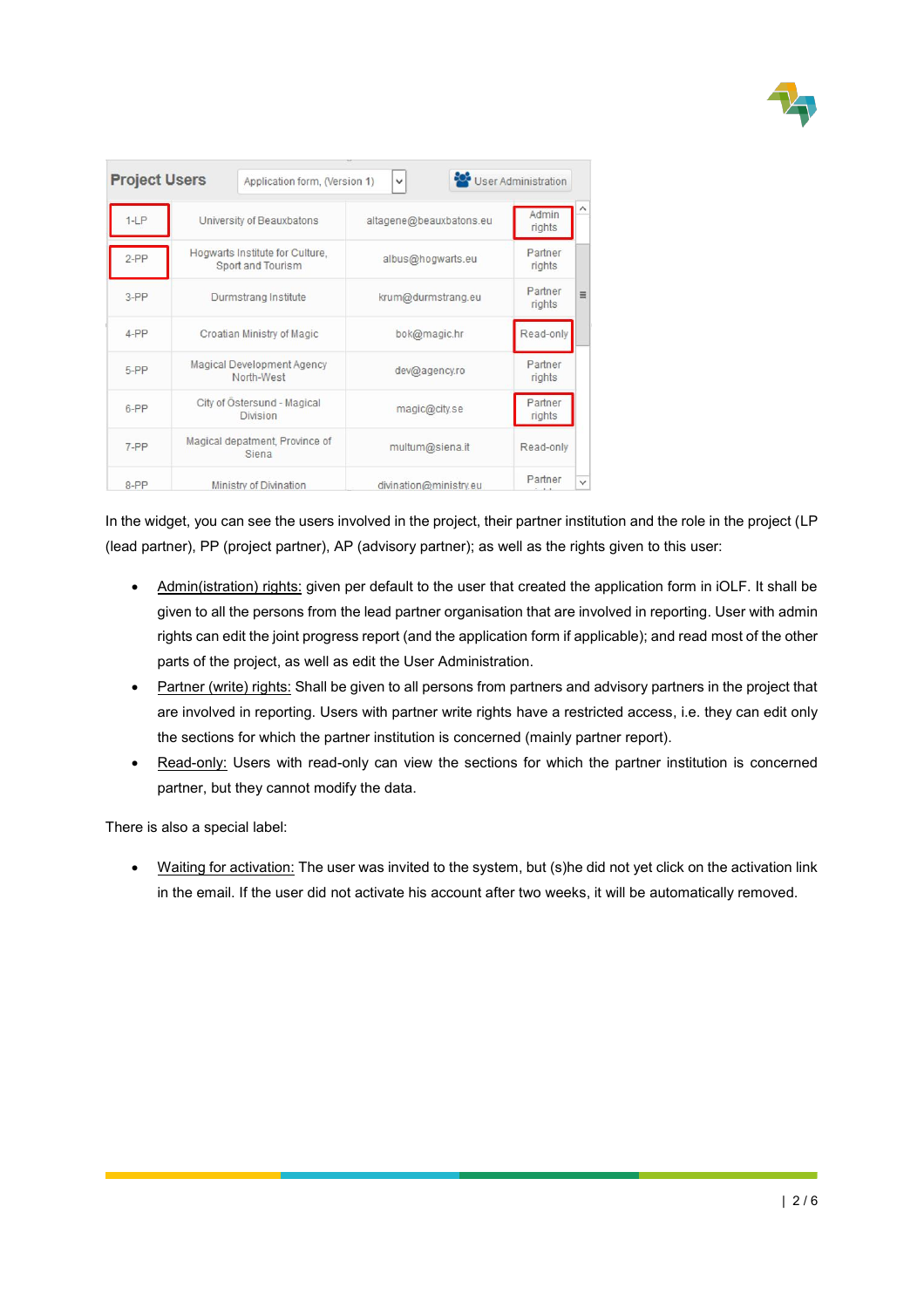

### **Modifying users**

| <b>Project Users</b> |                        | User Administration |               |  |
|----------------------|------------------------|---------------------|---------------|--|
| Number               | Organisation (english) | Email               | <b>Status</b> |  |
| D                    |                        |                     | Active        |  |

Click on the button "User Administration". The "Project User Administration" module will open. From there you can manage your project users.



The user that created the application form before submission (version 1) automatically has the Administration rights. Once the project approved, this user will have to be assigned the lead partner organisation in order to get the full lead partner rights.

#### **Add a user**

To add a new user, please click "New user".

| $\blacktriangleright$ New user |
|--------------------------------|
|                                |

A pop-up window will open where you will have to indicate the user's e-mail address and the partner institution (s)he works for (see (1) in the screen print below). You will also have to define the user role (i.e. type of rights – see above). In order to give the user the rights to create the partner report for his/her partner institution, please select "Partner write rights" role. If you want the user to have read-only access to all versions of the application form and all joint progress reports, please select "Apply to all AF versions" (2). You may want to untick this option if you want to restrict the access to the application form to a certain time period, which may be applicable in case the partner organisation is subject to a change in partnership. Then please click "Save".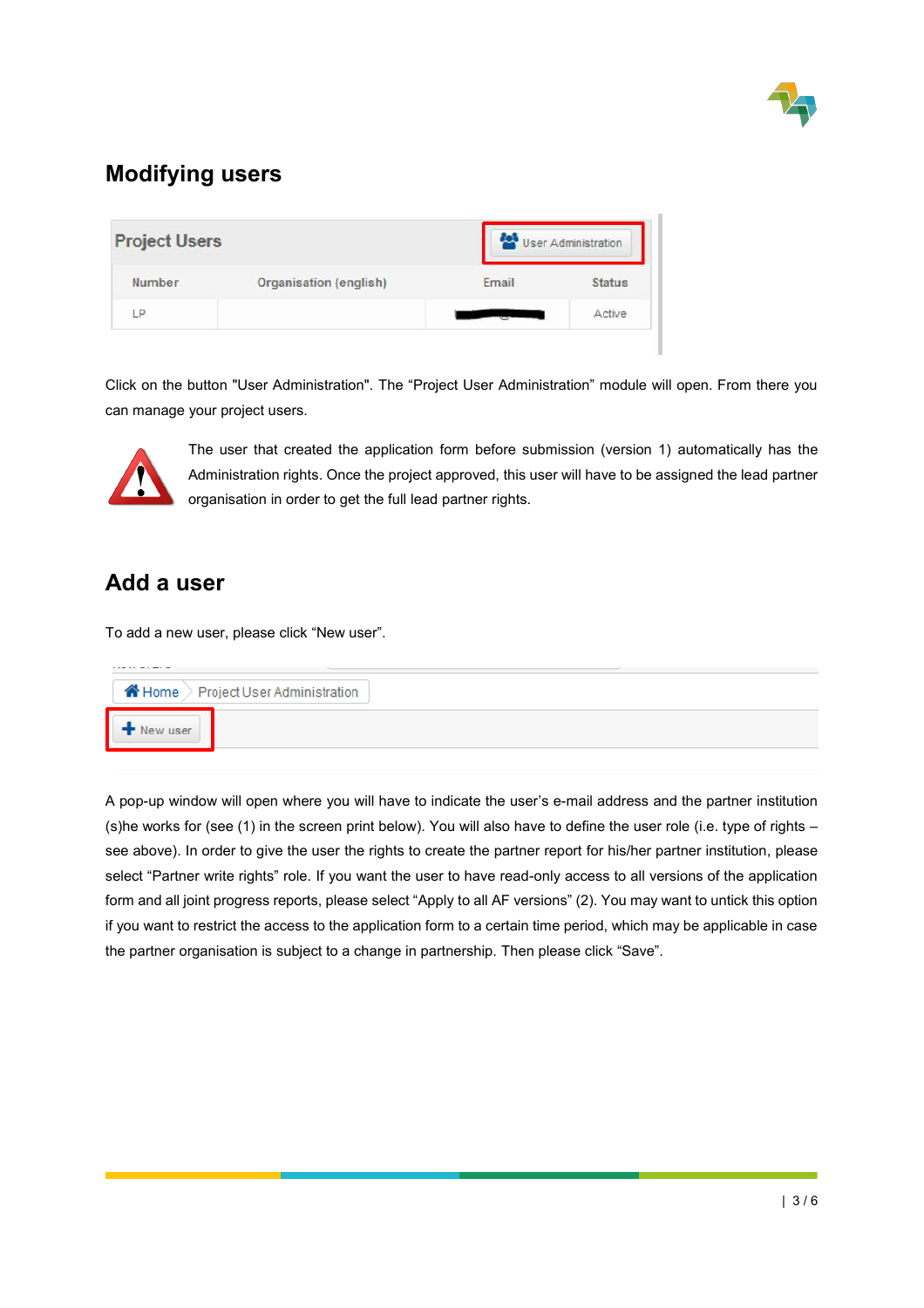

|           | * All users except the original creator must be assigned to a<br>project partner, which can be created in the partners section of<br>the application form.                                                                                                                                                                                                  |  |
|-----------|-------------------------------------------------------------------------------------------------------------------------------------------------------------------------------------------------------------------------------------------------------------------------------------------------------------------------------------------------------------|--|
|           | . Full admin rights give full control over all aspects of the project.<br>. Partner write rights allow users to change the contact<br>information of the partner to which they are assigned.<br>. Users with Read only rights can access the project, but not change                                                                                        |  |
| anything. |                                                                                                                                                                                                                                                                                                                                                             |  |
| Partner   | . If there already is an account registered under the e-mail address,<br>a notification about the new role will be sent out.<br>• If there is no existing account, a new one will be created for the<br>user and they get a notification with an activation link. The<br>activation status can be viewed in the user administration table.<br>Please Select |  |
| Role      | Please select                                                                                                                                                                                                                                                                                                                                               |  |
| Email     |                                                                                                                                                                                                                                                                                                                                                             |  |

The new user will appear in the project users list on your dashboard with the status "Waiting for activation".

Users for project "PNL", Application Form version 1

| Number   | Organisation (english)                            | Email                        | Status                 |  |
|----------|---------------------------------------------------|------------------------------|------------------------|--|
| $0 - LP$ |                                                   | a.francois@interregeurope.eu | Admin rights           |  |
| $1 - LP$ | University of Beauxbatons                         | altagene@beauxbalons.eu      | Admin rights           |  |
| $2-PP$   | Hogwarts Institute for Culture, Sport and Tourism | albus@hogwarts.eu            | Partner rights         |  |
| $2-PP$   | Hogwarts Institute for Culture, Sport and Tourism | harry@grifondor.eu           | Waiting for activation |  |

At the same time, the new user will receive an email notification from the system with an activation link:

Welcome to the Interreg Europe online system,

Aleksandra Niechajowicz has invited you to the project NHO DECT

Before you can access the project, you have to activate your account in our online system (iOLF). Please click on the URL below. The link will be valid for 14 days.

http://iolf.interreg.gecko.de/Account/Activation/ff92fcdb-594b-4e83-97ae-90f2b4e73c4e

Kind regards, Interreg Europe

This is an automatic email - please do not reply.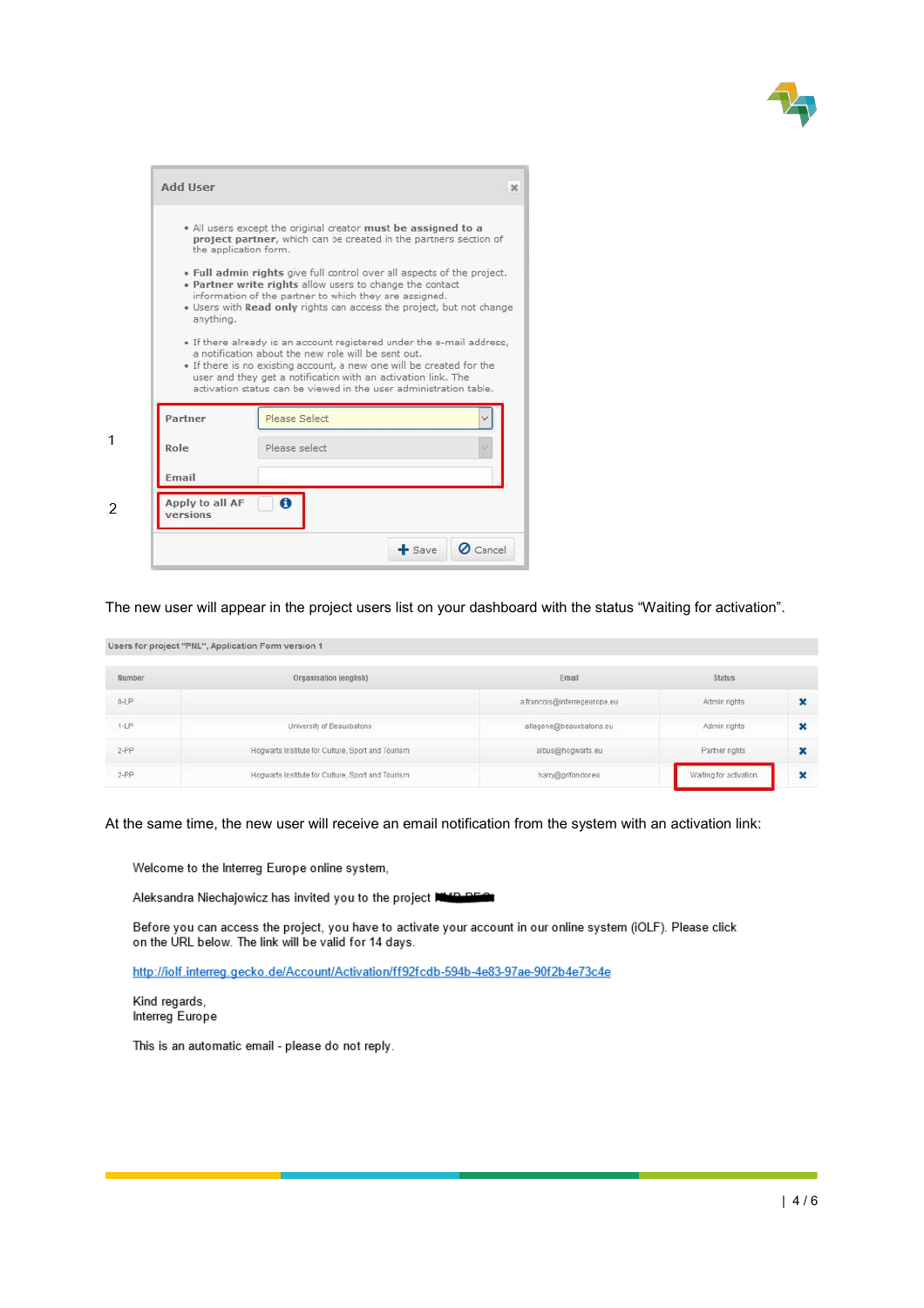

By clicking the link, the user will activate the account and will receive the user credentials in a separate message (see below). Once logged in to iOLF, (s)he will then have access to the project, and the partner report. In case the user did not click on the link within the deadline, the activation link can be send again by the lead partner.

Dear Sir or Madam,

Your account on the Interreg Europe online system (iOLF) has been activated.

Your login is: partner@test.eu Your password is: Pdhjq5f

We encourage you to change your password. You can do this after logging in by going to your account settings.

Please visit us at http://

Kind regards, Interreg Europe

This is an automatic email - please do not reply.

Once the user activates his or her account, the status in the project users list on your (lead partner user with Admin rights) dashboard will change according to the selected role:

Users for project "PNL", Application Form version 1

| Number   | Organisation (english)                            | Email                        | <b>Status</b>  |   |
|----------|---------------------------------------------------|------------------------------|----------------|---|
| $0 - LP$ |                                                   | a.francois@interregeurope.eu | Admin rights   |   |
| $1-LP$   | University of Beauxbatons                         | altagene@beauxbatons.eu      | Admin rights   |   |
| $2-PP$   | Hogwarts Institute for Culture, Sport and Tourism | albus@hogwarts.eu            | Partner rights | × |
| $2 - PP$ | Hogwarts Institute for Culture, Sport and Tourism | harry@grifondor.eu           | Partner rights |   |

#### **Delete a user**

You can also delete users from the list by clicking the X sign next to the user:

| Users for project "PNL", Application Form version 1 |                                                   |                              |                |   |  |  |  |
|-----------------------------------------------------|---------------------------------------------------|------------------------------|----------------|---|--|--|--|
| Number                                              | Organisation (english)                            | Email                        | <b>Status</b>  |   |  |  |  |
| $0 - LP$                                            |                                                   | a.francois@interregeurope.eu | Admin rights   | × |  |  |  |
| $1 - LP$                                            | University of Beauxbatons                         | altagene@beauxbatons.eu      | Admin rights   | × |  |  |  |
| $2-PP$                                              | Hogwarts Institute for Culture, Sport and Tourism | albus@hogwarts.eu            | Partner rights | × |  |  |  |
| $2-PP$                                              | Hogwarts Institute for Culture, Sport and Tourism | harry@grifondor.eu           | Partner rights |   |  |  |  |

In order to completely delete the user from the project, you will have to remove it from all the application form versions.